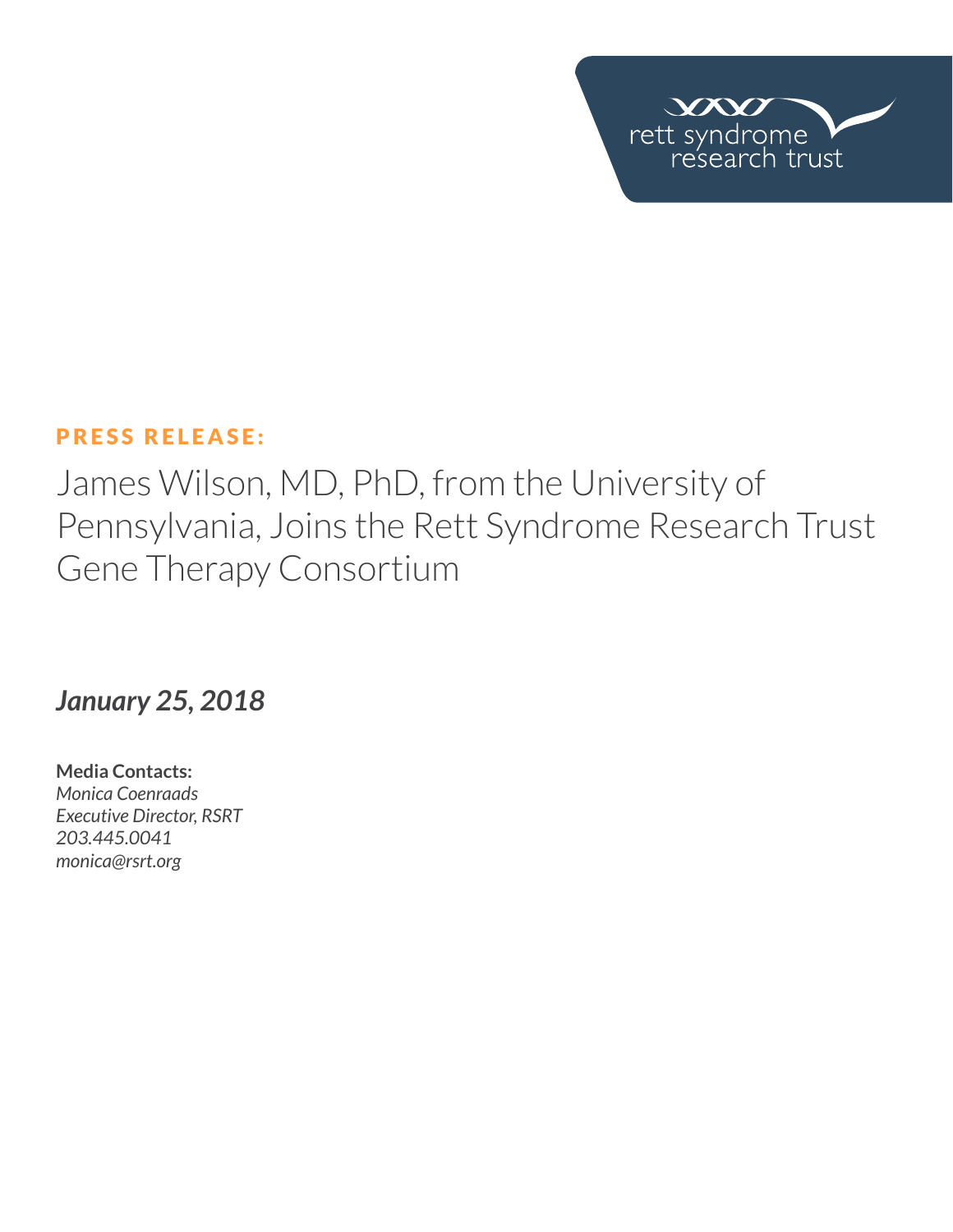*James Wilson, MD, PhD, from the University of Pennsylvania, Joins the Rett Syndrome Research Trust's Gene Therapy Consortium*

**TRUMBULL, CT** — The Rett Syndrome Research Trust (RSRT) is pleased to announce that James Wilson, MD, PhD, director of the University of Pennsylvania Gene Therapy Program and the Rose H. Weiss Orphan Disease Center, has joined our *Gene Therapy Consortium*.

Rett Syndrome is a severely disabling childhood neurological disorder caused by mutations in a gene called *MECP2*, which leads to diminished MeCP2 protein levels. Rett is not neurodegenerative and preclinical research has shown that the disorder is dramatically reversible once protein levels are restored. Thus, therapeutics that restore MeCP2 protein levels have the potential to provide profound benefit and potentially cure Rett Syndrome. In addition to delivery of the *MECP2* gene, alternative curative approaches currently funded by RSRT such as RNA editing, RNA trans-splicing, and *MECP2* reactivation require delivery of genes to the brain, and may also be considered "gene therapies".

In 2014 RSRT launched the original *Gene Therapy Consortium*, a collaboration of two gene therapy labs, Brian Kaspar, PhD (then at Nationwide Children's Hospital, now at AveXis) and Steven Gray, PhD (then at University of North Carolina Chapel Hill, now at University of Texas Southwestern) and two *MECP2* labs, Gail Mandel, PhD (Oregon Health and Sciences University) and Stuart Cobb, PhD (then at University of Glasgow, now at University of Edinburgh). Based on the encouraging data generated by this *Consortium* the biotech company, AveXis, is now advancing the lead *MECP2* gene therapy candidate toward clinical trials.

Dr. Wilson has been a pioneer and a leader in the gene therapy field for three decades and has played a pivotal role in the renaissance that the field is currently experiencing. He made a number of seminal discoveries including the discovery and development of the adeno-associated virus (AAV) that will be used by AveXis in the upcoming clinical trial. Dr. Wilson directs the Gene Therapy Program at The University of Pennsylvania, where one prominent research focus is improving delivery of genes to the brain.

"Recent advances by RSRT *Consortia* researchers are providing insights for novel genetic therapeutics that will very likely benefit from enhanced delivery and regulation. I believe this exciting collaboration will leverage our collective expertise and increase our ability to develop novel and improved gene therapies," stated Dr. Wilson.

Beyond traditional gene therapy, RSRT is also pursuing RNA approaches and biological approaches to reactivate the silent *MECP2* gene on the inactive X chromosome. The reagents for these approaches will also have to be delivered into cells via vectors so lessons learned via the *Gene Therapy Consortium* will be highly relevant.